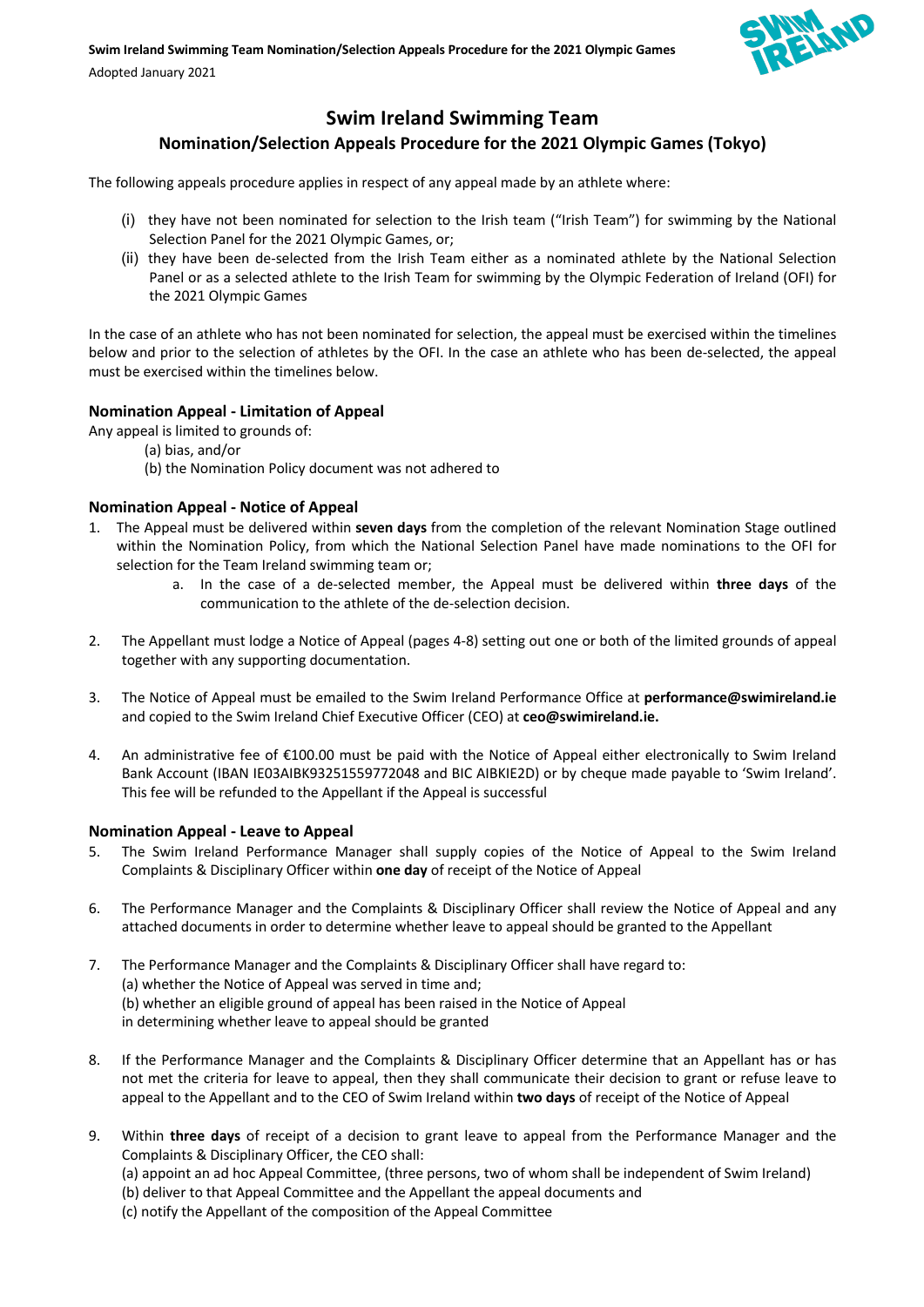

Adopted January 2021

- 10. The Appellant shall raise any objection to the composition of the Appeal Committee, setting out the reasons for such objection within **two days** of receipt of the notice of the composition. If there is any objection to the composition of the Appeal Committee, the Appeal Committee shall have the right to determine if the objection is upheld or not. If there is any possibility of a perception of bias or actual bias then that member of the Appeal Committee should stand aside. If the objection is upheld, then the CEO shall appoint new person(s) to the Appeals Committee
- 11. The appeal hearing shall take place within **five days** of receipt by the CEO of the decision to grant leave to appeal. The Appeal Committee shall have discretion to extend this timeline for the appeal hearing where it deems fit
- 12. Within **two days** of the Appeal Committee being appointed (and not be objected to), the Chair appointed by the Appeal Committee shall deliver notification of the hearing to the Appellant and to the Performance Manager including, where appropriate, the following details:
	- i. the time, date and venue of the hearing, with at least **three days**' notice of the hearing;
	- ii. all documents received by the Appeal Committee;
	- iii. an outline of their rights at the hearing which includes the following rights: legal representation, to produce additional documents, to deliver submissions, to examine and cross examine witnesses (including expert witnesses); to make statements;
	- iv. each party attending the appeal hearing shall deliver to the Appeal Committee notice of all witnesses and legal representatives and where appropriate, provide copies all witness statements and written submissions within **two days** of the scheduled appeal hearing;
	- v. where it appears that the interests of a Third Party may be affected by any decision of the Appeals Committee, the Appeals Committee may invite the Third Party to make submissions and produce additional documents and make submissions
- 13. The decision of the Appeal Committee, which is by majority, is limited to determining whether either or both of the grounds for appeal have been substantiated
- 14. The Appeal Committee shall e-mail a written reasoned decision to the parties attending the hearing within **two days** of the appeal hearing
- 15. The decision of the Appeal Committee shall be binding on the parties attending the appeal hearing and any affected third party who is a member of Swim Ireland, subject to a right to challenge such decision before the Sports Dispute Solutions Ireland (SDSI) Olympic Tribunal in accordance with the SDSI arbitration rules and procedures
- 16. Any arbitral challenge to the decision of the Appeals Committee must be commenced within **five** days of receipt by the Appellant of the decision of the Appeals Committee

### **Nomination Appeal - Powers of the Appeal Committee**

- 17. The Appeal Committee shall have the flexibility to conduct the hearing in any manner it deems fit, subject to the hearing being conducted fairly
- 18. The Appeal Committee may, at its sole discretion, disregard any failure by a party to adhere to these Procedures and may give such further directions as may be appropriate
- 19. If any party fails to appear at the hearing or comply with the Chair's direction or other communication issued by the Chair, the Appeals Committee may proceed in the absence of that party
- 20. The Appeal Committee shall either uphold or reject the appeal. The Appeal Committee cannot replace the decision of the National Selection Panel. Where the appeal is upheld, then the Appeal Committee shall remit the matter back to the National Selection Panel with directions
- 21. Each party shall be responsible for their own costs and expenses, including legal costs for the appeal hearing. The Appeal Committee has no power to make an award of legal costs against a party. The Appeal Committee has the power to order a party to pay for the costs of the appeal hearing, such as room hire, travel, catering, legal assessor and other expenses incurred because of the hearing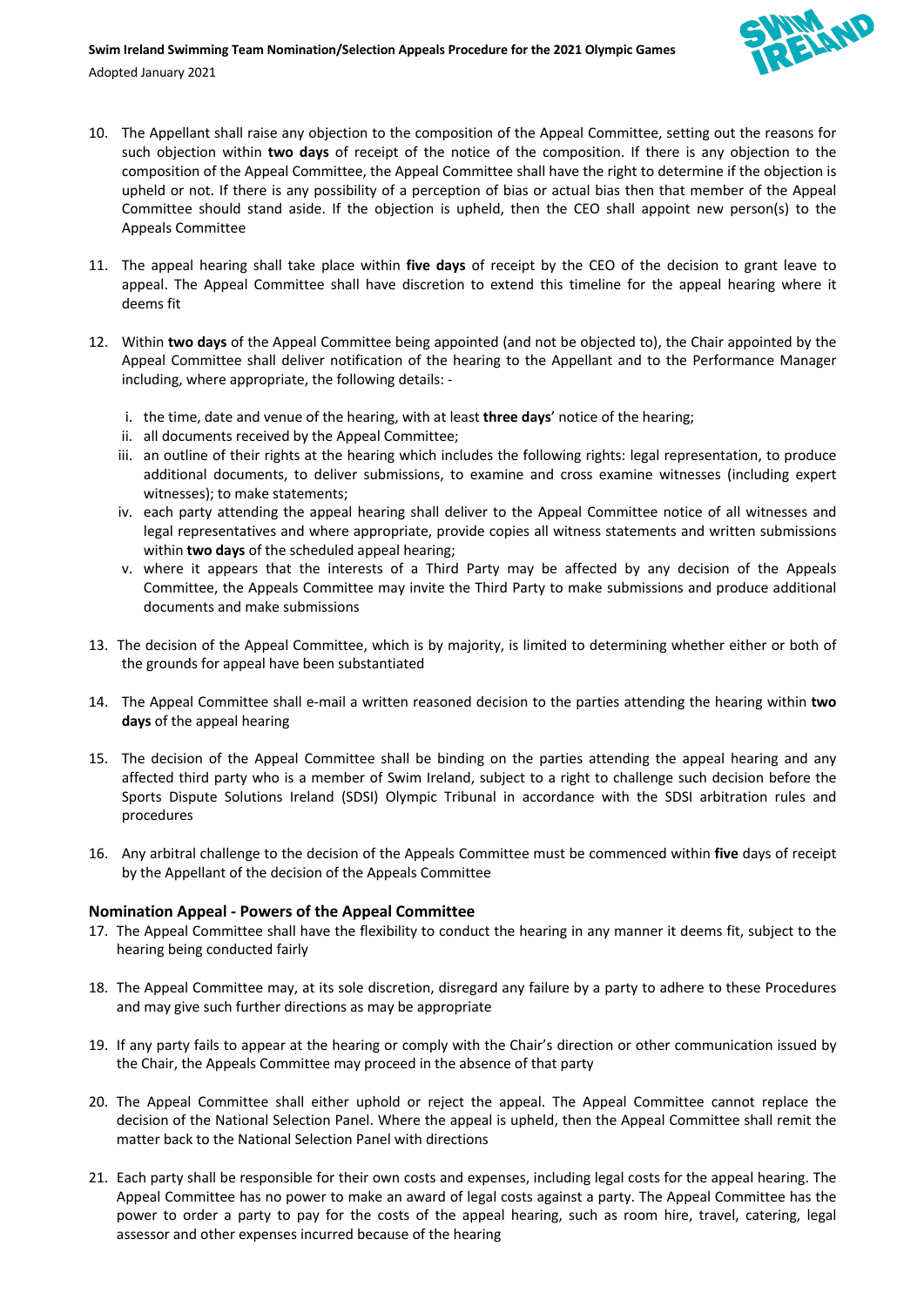#### **Swim Ireland Swimming Team Nomination/Selection Appeals Procedure for the 2021 Olympic Games**

Adopted January 2021

### **Selection Appeal**

- 22. Any Nominated Athlete may appeal against their selection or non-selection by the OFI to the SDSI Olympic Tribunal. This appeal to the OFI selection decision shall only be available to Nominated Athletes on the following grounds:
	- (i) That the selection decision was affected by actual bias;
	- (ii) There was no basis upon which the OFI's decision could be reasonably made
- 23. The procedure for a Selection Appeal shall be as follows:
	- i Within 48 hours of receiving the OFI's notice of their non-selection, the Athlete must file and serve (on the respective CEOs of the OFI and Swim Ireland) a Notice of Appeal with the SDSI Olympic Tribunal setting out clearly the grounds upon which they dispute their non-selection.
	- ii Thereafter the SDSI Procedural Rules shall apply.
	- iii Any party to a Selection Appeal decision of the SDSI Olympic Tribunal may appeal such a decision to the Court of Arbitration for Sport (CAS) in accordance with its rules.
	- iv Throughout any Selection Appeals process, the Parties must use their best endeavours, acting in good faith, to resolve the dispute through communication and any communications made for the purposes this process may be made on a without prejudice basis and kept confidential between the parties.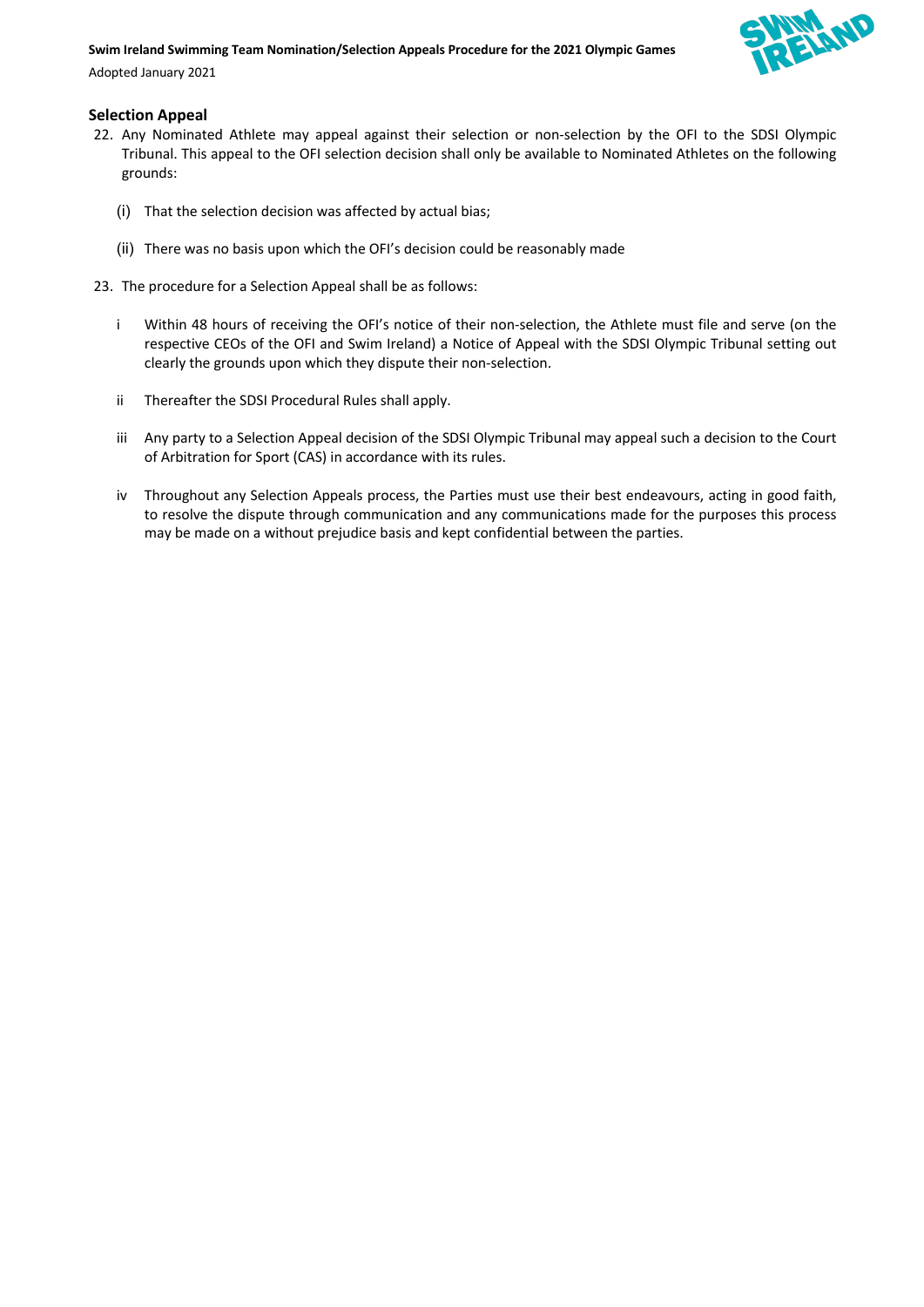**Swim Ireland Swimming Team Nomination/Selection Appeals Procedure for the 2021 Olympic Games** Adopted January 2021



### **SCHEDULE**   $\mathcal{L}_\mathcal{L} = \{ \mathcal{L}_\mathcal{L} = \{ \mathcal{L}_\mathcal{L} = \{ \mathcal{L}_\mathcal{L} = \{ \mathcal{L}_\mathcal{L} = \{ \mathcal{L}_\mathcal{L} = \{ \mathcal{L}_\mathcal{L} = \{ \mathcal{L}_\mathcal{L} = \{ \mathcal{L}_\mathcal{L} = \{ \mathcal{L}_\mathcal{L} = \{ \mathcal{L}_\mathcal{L} = \{ \mathcal{L}_\mathcal{L} = \{ \mathcal{L}_\mathcal{L} = \{ \mathcal{L}_\mathcal{L} = \{ \mathcal{L}_\mathcal{$

## **NOTICE OF APPEAL**

### **1. DETAILS OF THE PERSON / ORGANISATION APPEALING (the "Appellant")**

Name of Appellant

Date of Birth (if individual)

Over 18 (if individual)

Address

Email

Phone

Discipline

Name of Barrister/Solicitor or other representative of Appellant (if applicable)

### **2. PARENT/LEGAL GUARDIAN'S DETAILS (if Appellant is under 18):**

Name(s)

Address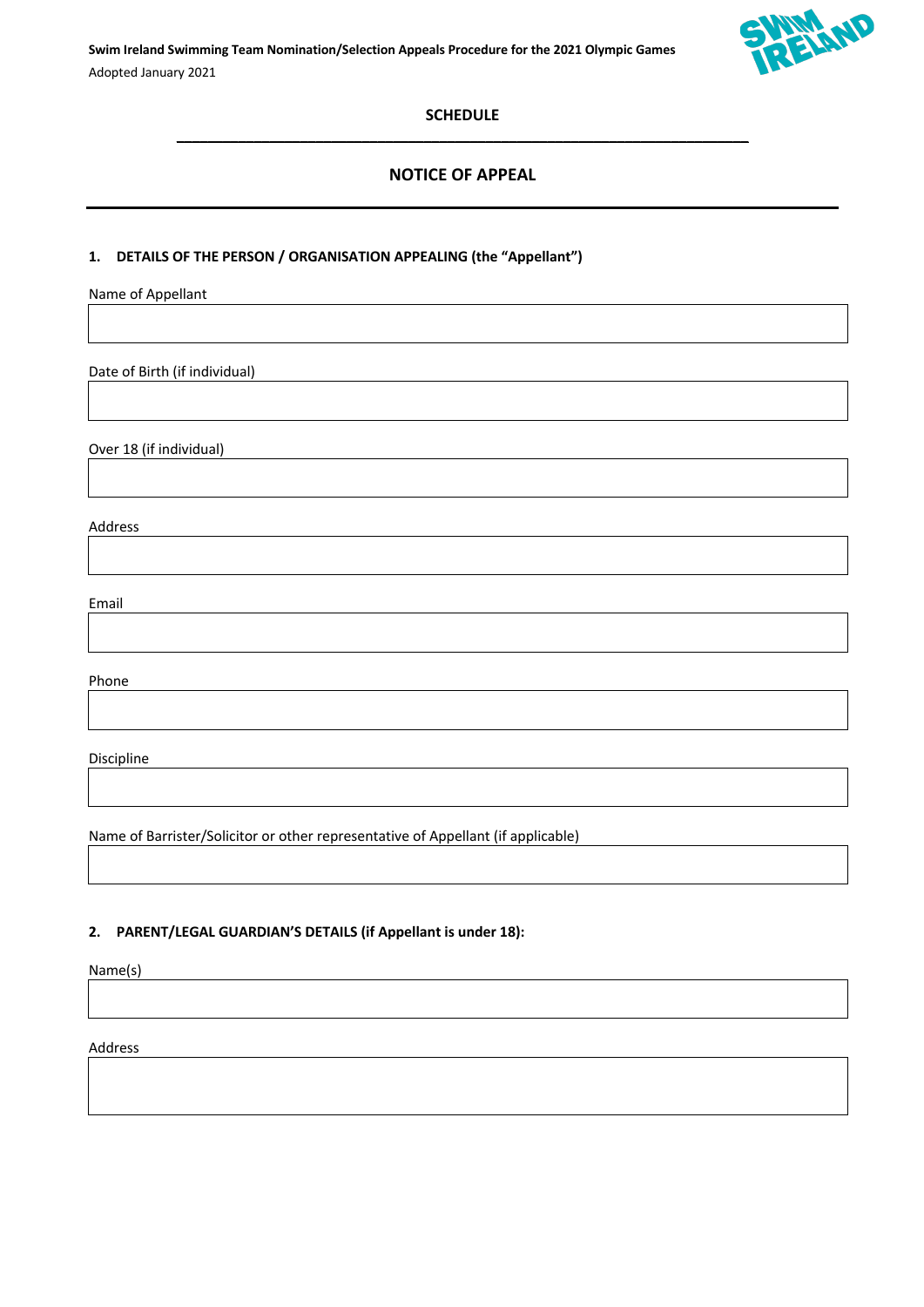## **Swim Ireland Swimming Team Nomination/Selection Appeals Procedure for the 2021 Olympic Games** Adopted January 2021



# Email

Phone

### **3. DETAILS OF RESPONDENT (if other than Swim Ireland)**

Name of Respondent(s): (Individual or Organisation against whom the Appeal is filed):

#### Address

Email

Phone

#### **4. INTERESTED PARTIES**

Are there any other persons or organisations who or which may be directly affected by, or who has a sufficiently close interest in your selection?

Name

Address

Email

Phone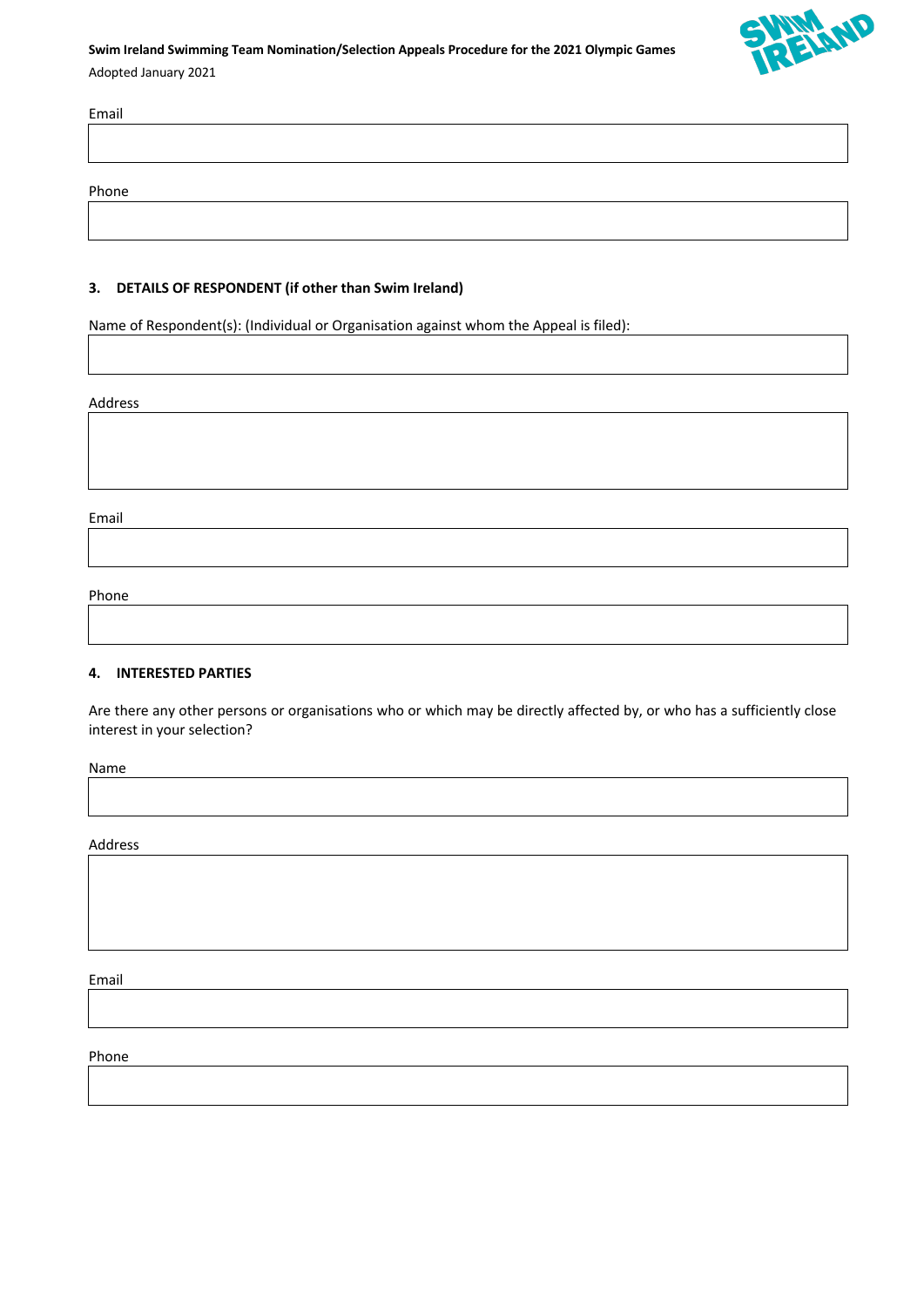

### **5. DETAILS OF SELECTION DECISION BEING CHALLENGED:**

Date of selection decision (If date notified of selection decision is different, please state)

Person(s)/Organisation responsible for selection

Name of parties selected

Details (including date, venue and name) of the next event that the selected team is attending and/or participating in:

### **6. GROUNDS OF APPEAL:**

Please state whether your appeal is based on:

- (a) bias, and/or
- (b) the Selection Policy document was not adhered to

Provide a summary of the nature of this appeal.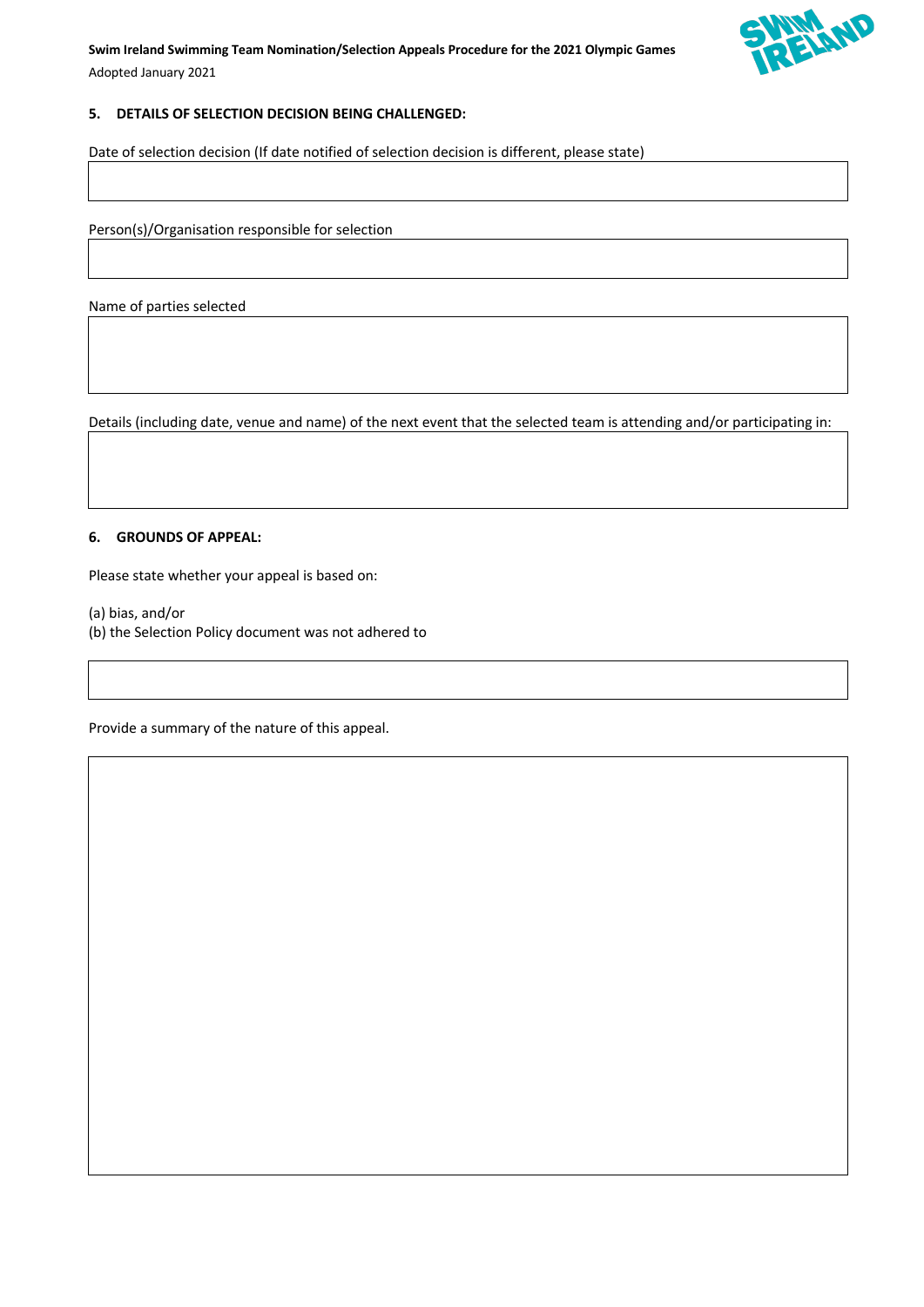

Please provide details of outcome and/or relief sought

Please provide details of any documents relied on (explaining the relevance of any document relied upon).

| 1. |
|----|
| 2. |
| 3. |
| 4. |
| 5. |

Please provide the names of witnesses (if any).

#### **7. URGENT APPEAL**

Are there grounds for showing that this appeal should be heard as a matter of urgency?

If yes, please provide reasons justifying this.

Signed: \_\_\_\_\_\_\_\_\_\_\_\_\_\_\_\_\_\_\_\_\_\_\_\_\_\_\_\_\_\_\_\_\_\_\_\_\_\_\_\_\_\_\_\_\_\_\_\_\_\_\_\_\_\_\_\_\_\_\_\_\_\_\_\_\_\_\_

If signatory is someone other than the Appellant, please outline signatory's relationship with the Appellant)

\_\_\_\_\_\_\_\_\_\_\_\_\_\_\_\_\_\_\_\_\_\_\_\_\_\_\_\_\_\_\_\_\_\_\_\_\_\_\_\_\_\_\_\_\_\_\_\_\_\_\_\_\_\_\_\_\_\_\_\_\_\_\_\_\_\_\_

Date: